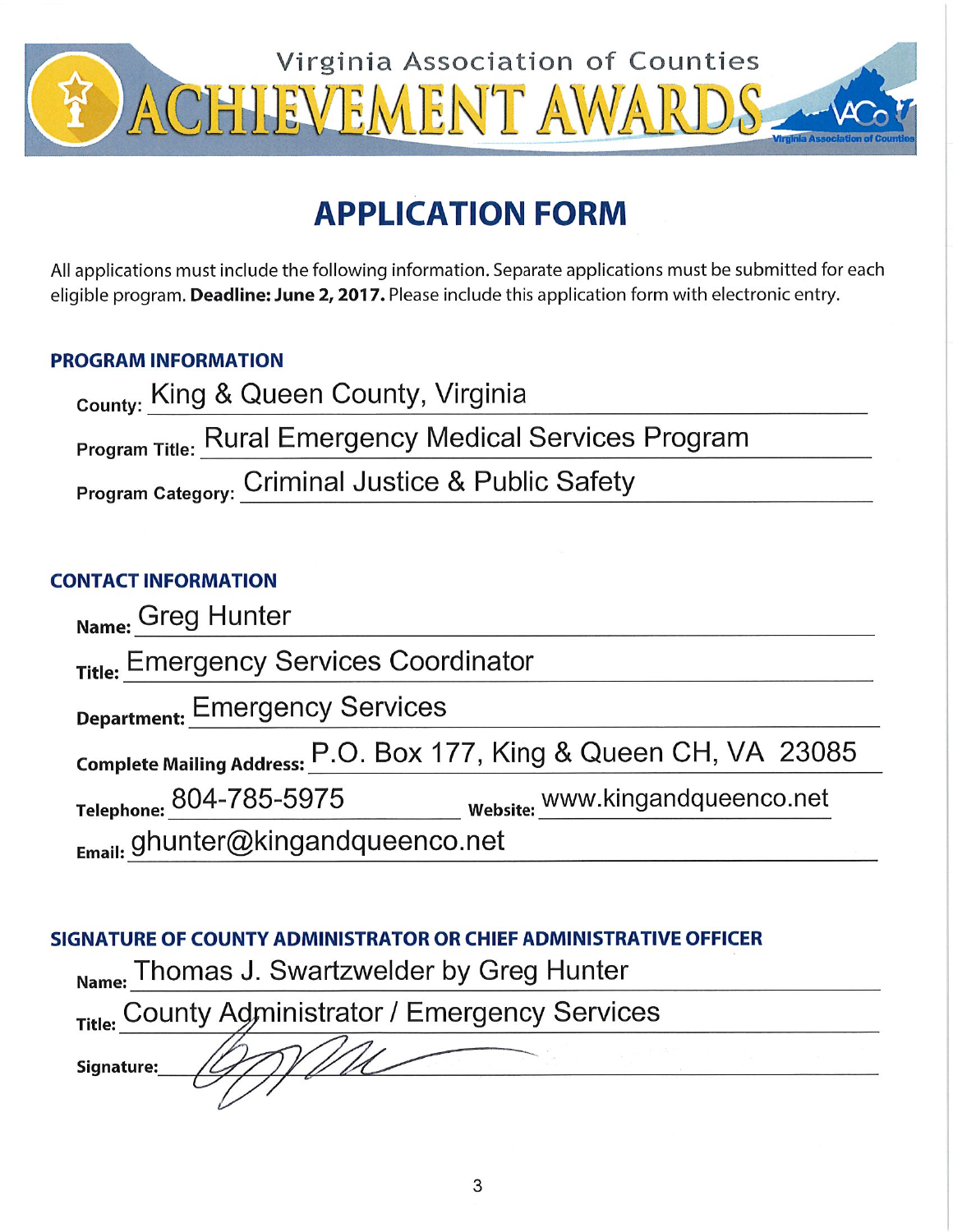

## *King and Queen County*

*Founded 1691 in Virginia* P.O. Box 177 • King and Queen Courthouse, Virginia 23085 Phone: (804) 785-5975 • Fax: (804) 785-5999

## **Virginia Association of Counties 2017 Achievement Award**

Locality/Department: King and Queen County Emergency Services Program Title: Rural Emergency Medical Services Program Program Category: Criminal Justice & Public Safety

#### **Program Overview**

King and Queen County is served by three independent volunteer Emergency Medical Services agencies. Like many communities, the volunteer workforce has provided a considerable benefit to the community over the past 30 years. However, with changes in the national and local economy over the past 5 years, King and Queen County also faced the impact of declining volunteerism while facing increased demands for EMS service. King and Queen County deployed a model to integrate career and volunteer staff in a cost effective manner in arural community setting.

#### **Problem/Issue**

King and Queen County consists of a population of approximately 6,900 residents covering 316 square miles, in a 70 mile long and 16 mile wide narrow geography that poses a significant challenge for maintaining and developing an EMS system that can meet response times and be cost effective. Beyond normal calls for medical service, the area includes major transportation corridors creating additional unique transportation hazards on both the upper and lower end of the county for US Route 360 and VA Route 33. Summer tourism also provides seasonal local increases in population creating increased request for service during the spring, summer and fall months.

The county identified three objectives for emergency medical service delivery- maintain the solvency of the volunteer EMS agencies as best possible, improve response times for services, and develop a cost effective and efficient EMS delivery system.

#### **Funding & Staffing**

In 2013, King and Queen County began the Department of Emergency Services to address an increasing need of daytime support for the volunteer EMS agencies. Response times were long and historical mutual aid from neighboring counties was declining as they faced similar issues.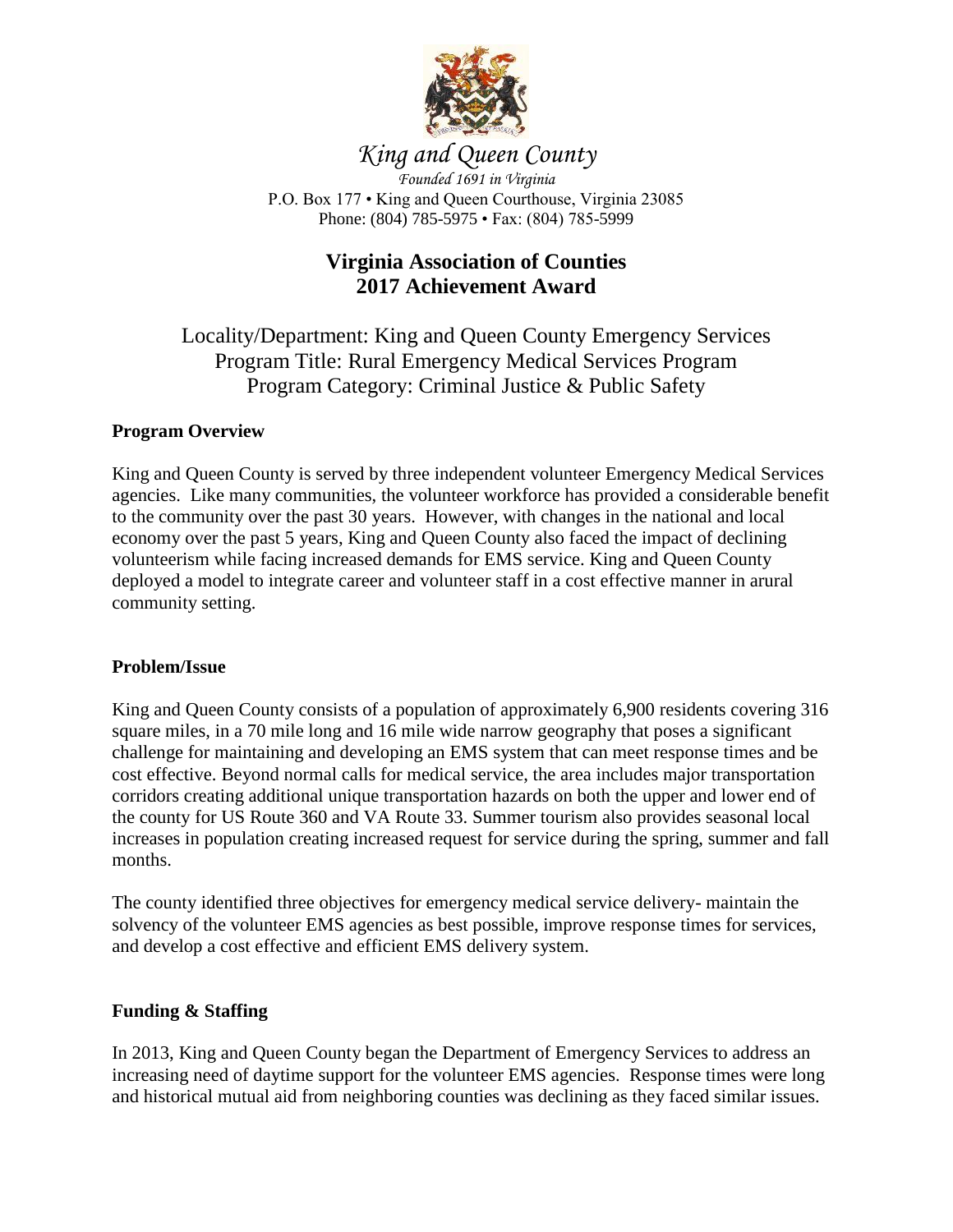To solve this issue, the county deployed two advanced life support providers in response cars to augment the volunteer system during the daytime in an attempt to address the certified provider staffing shortage. Rather than utilizing existing volunteer stations, an independent analysis was conducted for coverage needs and staff were strategically located in county owned office space physically located between existing EMS agency locations. This allowed equipment and county personnel to fill gaps in service delivery, improve response time and offer greater flexibility based on call for services.

Additionally, the county utilized Virginia Rescue Squad Assistance funds to augment the EMS system and improve the historical system to a standardized delivery system. Using grant funding, the county's 911 PSAP was the first small locality (single dispatcher on duty) in the region to procure and deploy Emergency Medical Dispatch which provides pre-arrival instructions to people experiencing medical emergencies, delivered by trained and certified dispatchers. Funding also provided for the purchase of a county owned ambulance to be located in the center of the county. The county seat of government, the county high school, and county courts system were without immediately available EMS service despite being one of the highest population centers of the county during the daytime business hours. Additionally this vehicle was purchased to support all of the volunteer agencies. Grant funds were used to purchase (7) Philips MRX 12 lead cardiac monitor/defibrillators, (15) Philips AEDs, and 5 Physio Control Lucas-2 automatic chest compression (CPR) devices that were deployed countywide among EMS agencies and Sheriff's Deputies. This centralized procurement created a standardized cardiac care equipment system, which also helped cut costs when procuring supplies and in the routine maintenance of the devices. In addition, a centralized Tele-Medicine server was acquired that enables EMS providers of all levels in the field to perform field transmission of 12 lead EKG strips directly to the hospital, ultimately reducing the time to treatment.

#### **Results of Program**

Small localities face significant struggles in addressing EMS service delivery. The loss of volunteers to economic stressors being key, the county deployed a system designed to attempt to maintain the integrity and value of the volunteers and integrate "paid" staff into the system while minimizing potential conflict experienced in other jurisdictions.

The relationships of the county staff and volunteer staff were embraced by both entities as a partnership. This saved the county hundreds of thousands of dollars in facility and equipment investments, and allowed the volunteers to receive augmented staff yet maintain their independence. Fiscally, the cost to deploy three staffed ALS stations of daytime EMS staffed crews to cover the topography of the county was estimated at approximately \$750,000. The model deployed was implemented for approximately \$160,000 resulting in estimated a \$590,000 in annual savings for the past 3 years.

Response times were improved from over 50 minutes to approximately 20 minutes from the time of a 911 call to the arrival of a provider on the scene of the incident. By utilizing the response car approach, the volunteer agency remained able to assemble a crew and respond an ambulance, however patient care was initiated sooner by the career staff. This results in better patient care and service delivery to our citizens.

Equipment savings of approximately \$10,000 annually among agencies were realized in most part due to standardized purchasing. Previously, 4 different models of monitors were in place.